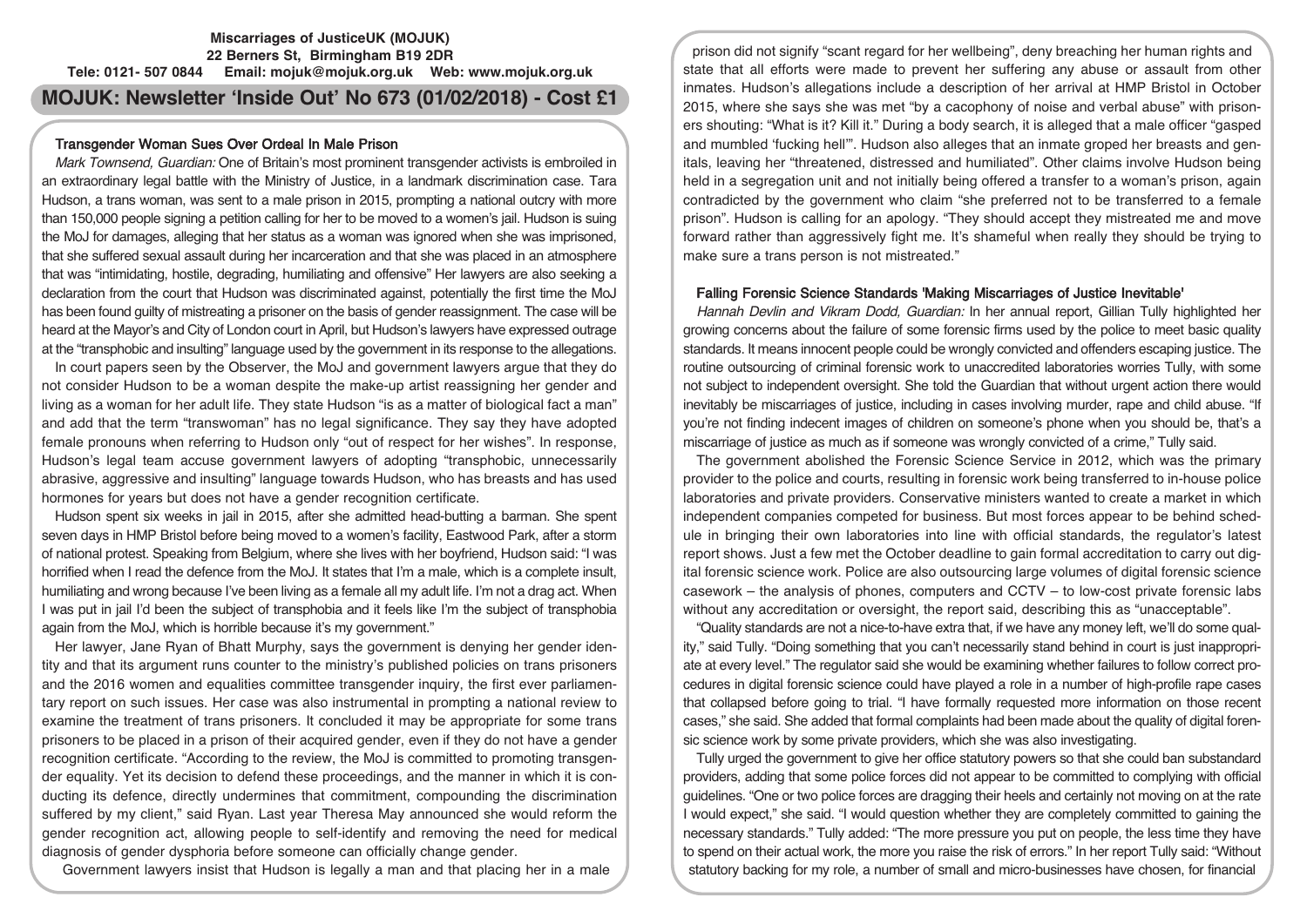reasons, not to move towards gaining accreditation and those that have met the quality standards have not yet been fully rewarded through the contracting process.

"Those not moving towards compliance should be in no doubt that their services will gradually receive fewer commissions and their practitioners will face more challenges in court." There is a criminal investigation into claims that data at the Randox laboratory in Manchester may have been manipulated, causing the biggest recall of samples in British criminal justice history. The National Police Chiefs' Council lead for forensic science, Chief Constable Debbie Simpson, said: "Chief constables are being forced to make difficult decisions about how they utilise their limited resources, but we remain completely committed to meeting the requirements of accreditation and further improving confidence in the criminal justice system." A Home Office spokesperson said: "It is for chief constables and police and crime commissioners to decide how best to deploy resources to effectively manage crime and local priorities, including forensic services. However, we are clear that cost savings must not come at the expense of a reduction in quality standards. "We are committed to putting the Forensic Science Regulator on a statutory footing with robust enforcement powers at the earliest opportunity. We are clear that organisations providing forensic services to the criminal justice system need to abide by the regulator's code of practice."

#### MoJ: Review of Law, Policy and Procedure Relating to Parole Decisions

This review will consider the case for changes in law, policy and procedure in relation to Parole Board decision-making. It will include an examination of the transparency of the process and reasons for parole decisions, and how victims are appropriately engaged in that process. It will take account of the interests of justice, public confidence in the system and the impact on victims. The review will draw on the views and experience of victims, practitioners and international best practice.

The Review Will Focus on the Following Areas: 1. The law, policy, guidance and practice relating to challenges to Parole Board decision-making, specifically whether there should be a mechanism to allow parole decisions to be reconsidered. 2. The transparency of Parole Board decision making, including: • whether the outcomes of Parole Board decisions should be published or otherwise disclosed; • whether the reasons for those decisions should be published, and if so to what extent; and  $\cdot$  whether there are any other changes that should be made in order to contribute to greater transparency.

3. Victim Involvement in Parole Board Hearings: • to review the relevant entitlements outlined in the Victims' Code to determine whether improvements should be made to how victims are currently involved in and contribute to Parole Board hearings; • what improvements should be made to how their involvement is facilitated.

4. Arrangements for Communicating With Victims: • to review whether the current entitlements for victims who qualify under the Domestic Violence, Crime and Victims Act 2004 for the Victim Contact Scheme are adequate, including in relation to Victim Personal Statements and licence conditions; • to review whether improvements can be made to the way that the scheme operates in practice, in particular the process by which victims are notified of their entitlements and of decisions; whilst respecting the victim's preference for how they are contacted; • to consider the question of ongoing contact with victims who are eligible for the Victim Contact Scheme but have previously opted out; and • whether there need to be new entitlements or procedures for victims not covered by the statutory scheme.

#### It's Time We Saw Economic Sanctions For What They Really Are – War Crimes

Patrick Cockburn, Independent: The record of economic sanctions in forcing political change is dismal, but as a way of reducing a country to poverty and misery it is difficult to beat. UN sanctions were imposed against Iraq from 1990 until 2003. Supposedly, it was directed against Saddam Hussein and his regime, though it did nothing to dislodge or weaken them: on the contrary, the Baathist political elite took advantage of the scarcity of various items to enrich themselves by becoming the sole suppliers. Saddam's odious elder son Uday made vast profits by controlling the import of cigarettes into Iraq. The bureaucrats in charge of UN sanctions in Iraq always pretended that they prevented Saddam rebuilding his military strength. This was always a hypocritical lie: the Iraqi army did not fight for him in 1991 at the beginning of sanctions any more than it did when they ended. It was absurd to imagine that dictators like Kim Jong-un or Saddam Hussein would be influenced by the sufferings of their people. Saddam Hussein and his senior lieutenants were rightly executed for their crimes, but the foreign politicians and officials who were responsible for the sanctions regime that killed so many deserved to stand beside them in the dock. It is time that the imposition of economic sanctions should be seen as a war crime, since it involves the collective punishment of millions of innocent civilians who die, sicken or are reduced to living off scraps from the garbage dumps.

There is nothing very new in this. Economic sanctions are like a medieval siege but with a modern PR apparatus attached to justify what is being done. A difference is that such sieges used to be directed at starving out a single town or city while now they are aimed at squeezing whole countries into submission. An attraction for politicians is that sanctions can be sold to the public, though of course not to people at the receiving end, as more humane than military action. There is usually a pretence that foodstuffs and medical equipment are being allowed through freely and no mention is made of the financial and other regulatory obstacles making it impossible to deliver them. An example of this is the draconian sanctions imposed on Syria by the US and EU which were meant to target President Bashar al-Assad and help remove him from power. They have wholly failed to do this, but a UN internal report leaked in 2016 shows all too convincingly the effect of the embargo in stopping the delivery of aid by international aid agencies. They cannot import the aid despite waivers because banks and commercial companies dare not risk being penalised for having anything to do with Syria. The report quotes a European doctor working in Syria as saying that "the indirect effect of sanctions … makes the import of the medical instruments and other medical supplies immensely difficult, near impossible." People should be just as outraged by the impact of this sort of thing as they are by the destruction of hospitals by bombing and artillery fire. But the picture of Xray or kidney dialysis machines lacking essential spare parts is never going to compete for impact with film of dead and wounded on the front line. And those who die because medical equipment has been disabled by sanctions are likely to do so undramatically and out of sight.

Embargoes are dull and war is exciting. A few failed rocket strikes against Riyadh by the Houthi forces in Yemen was heavily publicised, though no Saudis were killed. Compare this to the scant coverage of the Saudi embargo on Houthi-held Yemen which has helped cause the largest man-made famine in recent history. In addition, there are over one million cholera cases suspected and 2,000 Yemenis have died from the illness according to the World Health Organisation. PR gambits justifying sanctions are often the same regardless of circumstances. One is to claim that the economic damage caused prevents those who are targeted spending money on guns and terror. President Trump denounces the nuclear deal with Iran on the

 $\overline{3}$   $\overline{4}$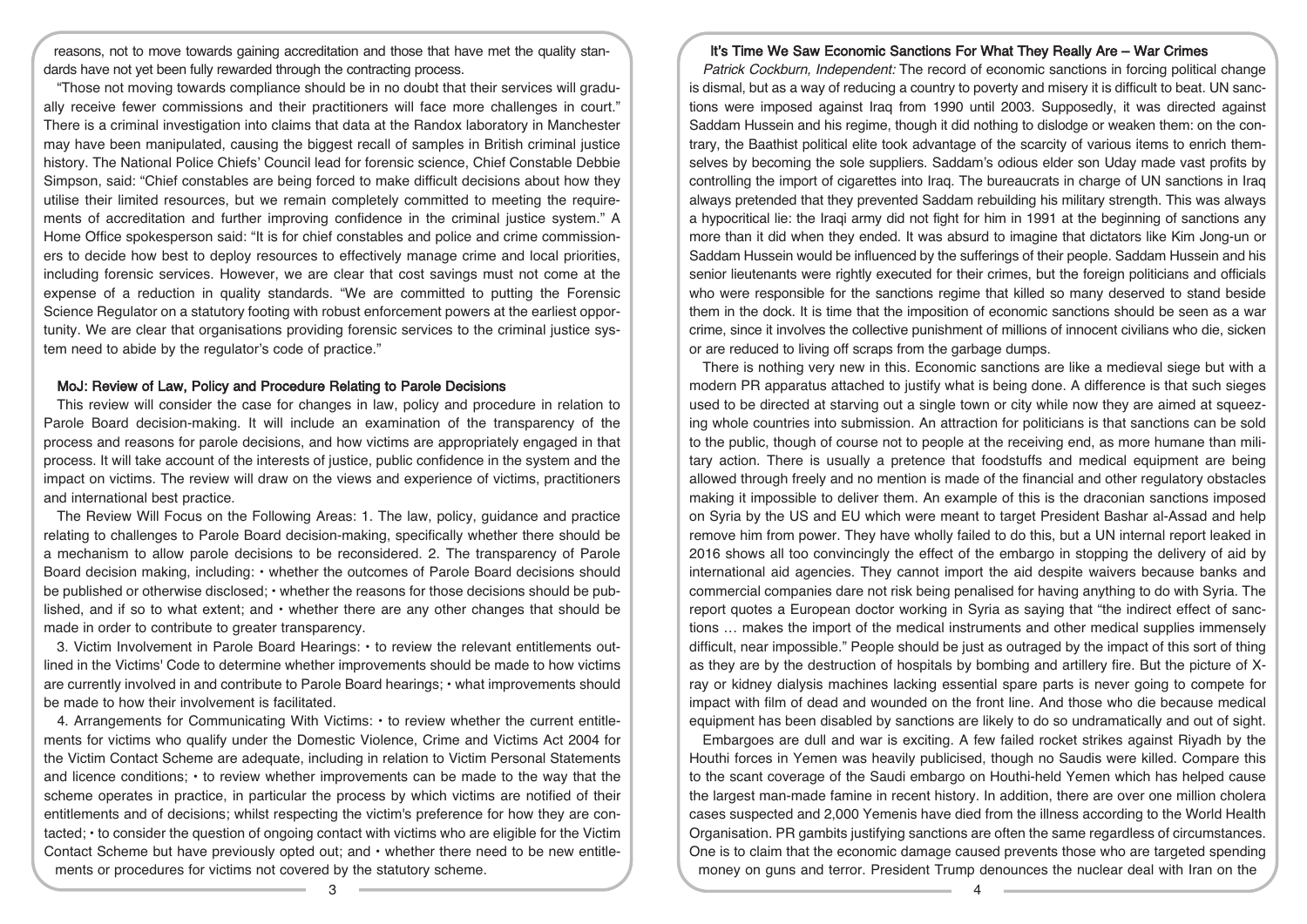grounds that it frees up money to finance Iranian foreign ventures, though the cost of these is small and, in Iraq, Iranian activities probably make a profit.

Sanctions are just as much a collective punishment as area bombing in East Aleppo, Raqqa and Mosul. They may even kill more people than the bombs and shells because they go on for years and their effect is cumulative. The death of so many North Korean fishermen in their unseaworthy wooden craft is one side effect of sanctions but not atypical of their toxic impact. As usual, they are hitting the wrong target and they are not succeeding against Kim Jong-un any more than they did against Saddam Hussein.

#### Met Officer Faces No Charges Over Death of Rashan Charles

Patrick Greenfield, Guardian: A police officer will not face charges over the death of Rashan Charles, a young black man who died after a police pursuit in London, the Crown Prosecution Service has announced. A common assault charge had been considered against the Metropolitan police officer in connection with the 20-year-old's death on 22 July 2017 after he was apprehended by police in Dalston, east London. Despite two postmortems and a series of toxicology tests, the exact cause of Charles's death remains unknown, with a coroner's inquest not scheduled until 4 June this year due to a continuing investigation into the officer by the Independent Police Complaints Commission (IPCC).

A CPS spokeswoman said on Sunday 21/01/2018: "Following the death of Rashan Charles in July 2017, the Independent Office for Police Conduct referred a file of evidence in relation to one Metropolitan police officer for a possible charge of common assault. The CPS has considered the matter and decided the evidential test for a prosecution for common assault is not met. We will therefore not be taking any further action regarding this offence."

A preliminary IPCC investigation last year found that after Charles had been detained attempts were made to remove an object from his mouth or throat. It was later revealed that a package extracted from his body contained a mixture of caffeine and paracetamol. The officer who apprehended Charles is under investigation by the IPCC for gross misconduct for the restraint and his handling of the subsequent medical emergency, which could result in dismissal from the Met. The police complaints body is expected to provide an update on its investigation this week. The Met said it would not comment on the CPS decision. Charles's death sparked violent street protests in east London, with threats made against police and demonstrators throwing fireworks and bottles at riot officers. At a pre-inquest review in November, all officers involved in the death were granted anonymity, despite the coroner, Mary Hassell, rejecting claims there was a "direct threat to officers' lives".

#### Law Society Urges End to Enforced Medical Treatment of Vulnerable People

Owen Bowcott, Guardian: Vulnerable people sectioned under the Mental Health Act are being subjected to medical treatment without consent and are not protected by effective legal safeguards, the Law Society has warned. In evidence to an independent review published on Monday 22/01/2018, the organisation, which represents solicitors in England and Wales, says initial powers to hold patients for up to six months may breach their human rights. Separate provisions under the 1983 act that permit doctors to enforce treatment without consent in the first three months of a patient's detention should be abolished, the Law Society argues.

The submission is in response to a review launched by Theresa May in a recent party conference speech. The Law Society's vice-president, Christina Blacklaws said: "As the law

stands today, someone detained under the Mental Health Act – or 'sectioned' – may be treated without their consent for the first three months of their detention without any safeguards. This must stop. "The act gives the state the power to detain patients for protracted periods of time – but after the initial decision, the first opportunity a patient has to revisit this is after six months. We think they should be able to challenge their detention much earlier  $$ six months is far too long and may compound the distress of people who are already suffering. Children may not be able to challenge their detention or treatment at all. The Law Society is calling for specific safeguards for children receiving in-patient psychiatric care."

The Law Society wants an end to regulations that do not require patient consent for the first three months of detention. It suggests that treatment should be authorised by a "second-opinion appointed doctor". Use of community treatment orders, under which patients are being paid cash to take their medication in the community, may be "a crude mechanism for the chronic bed management issues in hospitals", the Law Society says. It also demands an end to mixed-sex psychiatric wards since the "frequent disturbed/disinhibited behaviour of some patients hinders the recovery of others, making them vulnerable and infringing personal dignity". Blacklaws aded: "Attitudes and approaches to mental health have moved on since the act was written, and the legislation should reflect that. Every person who suffers from mental health issues should be treated in the least restrictive way possible, and should only be detained against their will if their health, safety or public protection depends on this last resort."

#### Families of 3 Scottish Soldiers Murdered During Troubles Take Campaign to Parliament

Will Bordell, 'The Justice Gap': The Scottish parliament will consider the campaign for 'truth and justice' on behalf of the families of soldiers murdered during the Troubles. Conservative MSP Maurice Corry has tabled a motion seeking a debate focusing on the cases of Dougald McCaughey, John McCaig and Joseph McCaig, who were killed by the IRA in March 1971. Their murderers have never been brought to justice. On the night they died, having been befriended in a bar, the three young men were persuaded to share a lift to a party. Later, they were shot in the head at a roadside not far from Belfast. Three children out playing found their bodies the following day. Their injuries were so grave that the men, aged between 17 and 23, were returned home in closed caskets. The coroner told the inquest jury at the time: 'You may think that this was not only murder but one of the vilest crimes ever heard in living memory.'

The parliamentary motion follows a crowdfunding campaign in 2017 that raised almost £13,000 from 465 individual donors. The money was to be spent in finding out what information the police currently have and beginning an application for legal aid funding. 'The military didn't fail them,' said Kris McGurk, the campaign's director, last February. 'The government failed them.' Calling for a debate in Parliament and welcoming support from the Conservatives, the Three Scottish Soldiers Campaign for Justice now hopes that the case will receive cross-party backing. 'The Scottish government should be supporting the Scottish victims that the Troubles in Northern Ireland created,' said Kris McGurk, the campaign's director. 'I believe Scottish victims are mostly overlooked, the McCaig and McCaughey families have endured one of the worst atrocities the United Kingdom has ever seen at home and to date have had little support. The campaign is calling all MSPs to support the motion raised by Maurice Corry.'

Part of the campaign's purpose is to redress what it sees as an imbalance between the retrospective pursuit of UK soldiers for actions in Northern Ireland and the impunity enjoyed by former IRA members. Only one attempt to extradite the three soldiers' killers has been made, which the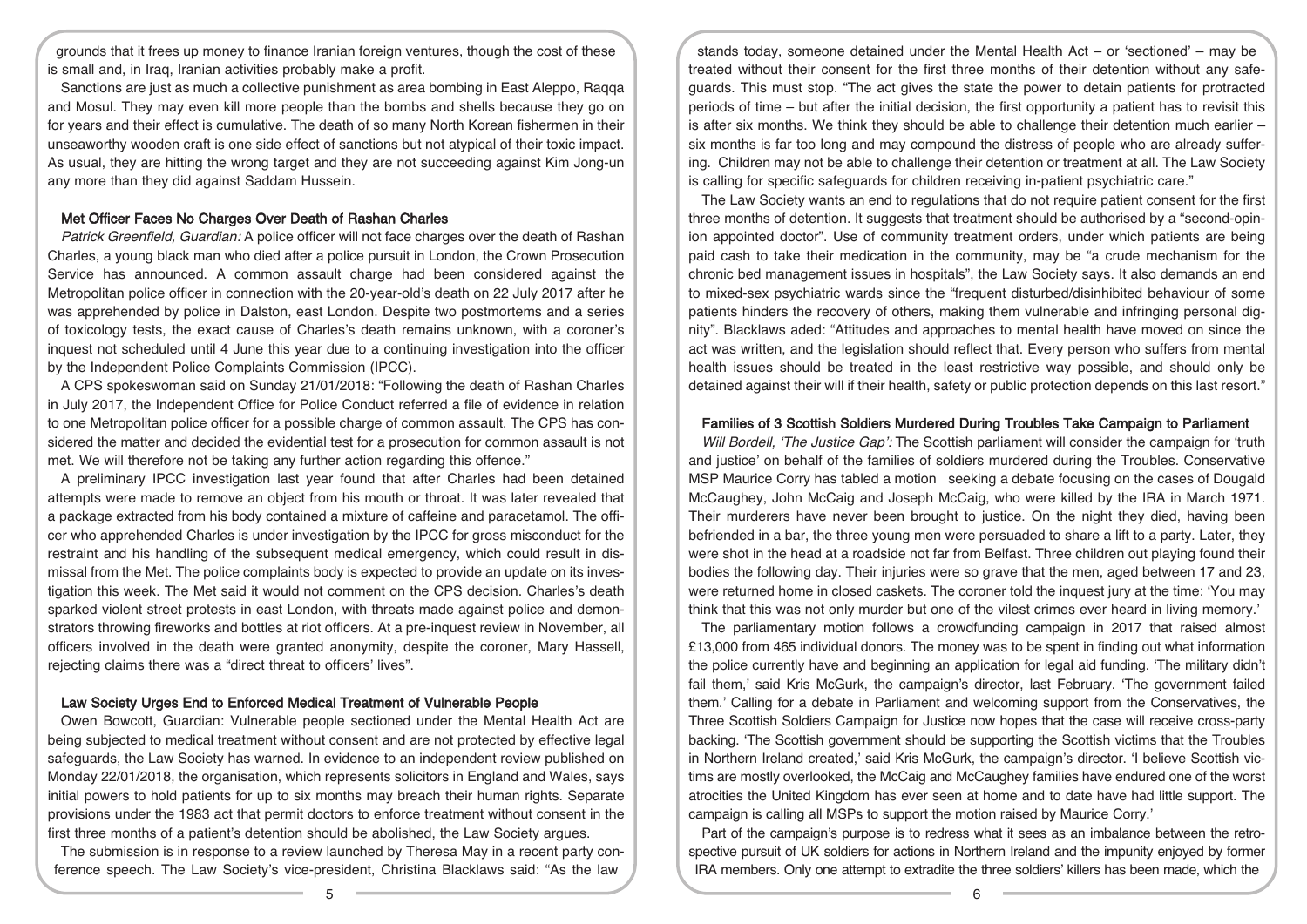Irish government rejected on the basis that the murders were 'political, not criminal'. This week's motion also attempts to encourage disclosure from both the police and government. It urges the release of suspects' names as well as 'all of the other relevant information' to families like the McCaigs and McCaugheys. Maurice Corry, the Conservative MSP who brought the issue forward in Parliament, commented: 'In some cases, families have been waiting for decades to find out the truth about what happened and that's not right. Now is the time to come together and do what they can to recognise the pain and suffering of the families and help bring them closure which is why I have brought my motion forward and will seek a debate in the Scottish Parliament to help highlight the issue.'

## Criminal Justice In Need Of Radical Reform

Professor Ross Deuchar looks at some of the key problems with Scotland's criminal justice system. I recently interviewed a young prison inmate named Paul, who had been sentenced for serious assault. Paul had been brought up in a socially deprived neighbourhood just outside Glasgow, and had suffered abuse, neglect and household dysfunction during his childhood. From the age of 12, he had experienced mental health issues – but had never had these addressed. As he neared his release date, I feared his unresolved issues might inevitably lead him to reoffend. In the MacKay-Hannah conference in Edinburgh 23/01/2018 (Criminal Justice In Scotland: Effectively Tackling Offending And Reoffending) I argued that our justice system is good on rhetoric, but still flawed in practice. In its Justice In Scotland: Vision And Priorities document, the Scottish government places a focus on prevention, early intervention and on the need for fair, effective and person-centred services, including access to health services. All of this was missing from Paul's experiences.

All the evidence suggests that premature contact with the criminal justice system can have criminogenic effects on young people, and that prison is the least effective method of reducing reoffending. The plans to extend the presumption against short sentences to 12 months is a welcome one, but we need a more radical change in the way funding is allocated in the justice system and how the judiciary operates. We need to routinely address the root causes of offending behaviour, to ensure guys like Paul avoid recidivism. Our courts are still largely characterised by adversarial approaches, and it would be useful to consider how we might further integrate treatment services with criminal justice processing in the future. Research has illustrated that the mental health courts operating in the United States (of which there are approximately 350) have had a significant impact on reducing recidivism.

Rather than applying punishment, judges, attorneys, case workers and mental health services collaborate to create treatment and supervision plans. The non-adversarial court interactions encourage greater offender compliance and help to support them in addressing the underlying issues that stimulate their offending. In Scotland, we need to see less of our budget spent on policing and custody and more on supporting the further introduction of problem-solving courts that address the psychological issues that often underpin offending. I also believe our prison system needs to evolve, with more of an emphasis on moving inmates on more quickly. It is estimated up to 80 per cent of Scottish inmates suffer from mental health issues. We can look towards Scandinavian countries for inspiration, where it has been found that not treating prisoners like prisoners leads to reduced levels of psychiatric problems and (in turn) reduced levels of reoffending.

In Denmark, there are eight open prisons with more than1,100 places (four times the number of open places available in Castle Huntly). Recent reports suggest there were only 24 reports of selfharm among Danish inmates last year, compared to more than 400 in Scotland. Putting people

with mental illness in traditional closed prisons not only victimises the most vulnerable, but also inhibits rehabilitation and increases the risk of recidivism. The associations between poor mental health, incarceration and reoffending are clear, and the focus on a preventative approach within Scotland's justice strategy is welcome. But we need a shift in spending and thinking that really allows us to make this happen. As I learned from Paul, we still place too much emphasis on incapacitating the most-disadvantaged, rather than supporting them to change.

## New Approach To Dealing With Disclosure In Legacy Cases

The Court of Appeal on Monday 22nd January 2018, proposed a new approach to dealing with the issue of disclosure of documents in a case seeking documents connected to the Ballast Report. The Court suggested this proportionate approach may be suitable for legacy cases with a view to ensuring that the issue of disclosure can be dealt with expeditiously and fairly.

Background: In January 2007 the Police Ombudsman for Northern Ireland ("PONI") published the Ballast Report which was the result of an investigation into the police handling and management of identified informants in the early 1990s onwards. The Report concluded that RUC/PSNI Special Branch officers colluded with terrorists by facilitating the situation in which informants were able to continue to engage in paramilitary activity, some of them holding senior positions in the UVF, despite the availability of extensive information as to the alleged involvement in crime. The report stated that rather than investigate their crimes, police officers in effect protected them. One of the informants, "Informant 1", is referred to in the report as pointing a gun at John Flynn ("the respondent") on 12 March 1992 and trying to shoot him. The weapon failed to discharge. Informant 1 then made a physical attack on the respondent who managed to fight him off. On 6 May 1997, an improvised explosive device was placed underneath the respondent's car by Informant 1 or persons acting on his behalf. The device did not detonate.

On 3 March 2008, the respondent issued civil proceedings against the Chief Constable of the PSNI ("the applicant") and his servants and agents arising out of these incidents. The statement of claim and defence were not served until 10 February 2012 which is the date on which the pleadings are deemed to be closed. Order 24, Rule 2(1) of the Rules of the Court of Judicature ("RCJ") requires each party to make and serve on the other party a list of the documents relating to matter in question in the action within 14 days. The applicant did not comply with that Order and on 21 June 2013 the Master made an Order that the applicant's defence should be struck out unless a list of documents was served within 21 days. Further extensions to this period of time were made by agreement between the parties in order to await the outcome of investigations by PONI regarding potential charges against PSNI officers.

In or around October 2014, PONI indicated that it was not going to pursue criminal proceedings against the relevant PSNI officers and on 17 November 2014 the applicant served an amended defence in which it admitted that Informant 1 was acting as a covert human intelligence source at all material times, that he had assaulted the respondent and placed an explosive device under his car, and that the police officers under his direction were guilty of misfeasance in public office. This meant that liability was no longer an issue in the action. The applicant submitted that he had complied with the obligation under Order 24 but the Master rejected this and made an Order that the applicant should make discovery of 94 categories of documents as sought by the respondent. A summons was issued on 21 August 2015 and heard by Mr Justice Colton. He was satisfied that notwithstanding the admissions that had been made by the applicant, there remained a number of significant matters in issue between the parties including whether Informant 1 was acting as a servant or agent of the appli-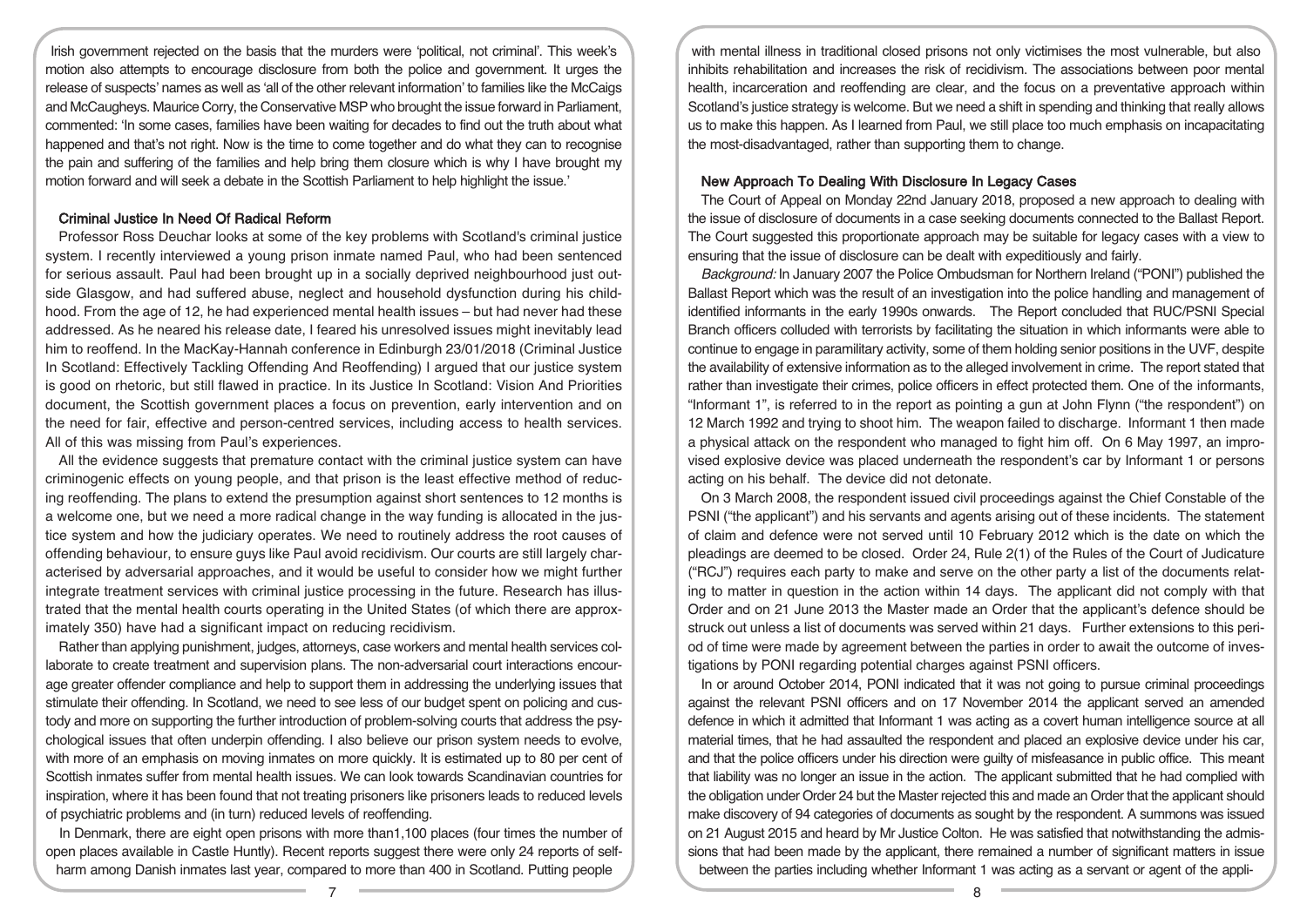cant and what was the extent of the misfeasance in public office committed by the police officers. The judge was satisfied that at some stage there had been documents within the applicant's possession which were material to the outstanding issues in the case. Affidavits lodged on behalf of the applicant indicated that extensive work would be required in order to complete discovery and then each document would have to undergo a detailed assessment to identify material requiring consideration for Public Interest Immunity (PII"). It was estimated that this process could take around two years. Mr Justice Colton, on the question of proportionality, concluded on 16 June 2016 that the Order for discovery should issue in respect of 13 categories of documents and not the 94 categories ordered by the Master. Mr Justice Colton's decision was upheld by the Court of Appeal on 24 February 2017.

On 8 March 2017 the discovery application was relisted before Mr Justice Stephens. Affidavit evidence was presented which stated that the applicant would have to start from scratch as there was no list of documents that had been made available by PSNI to PONI. A later affidavit referred to folders "recently" located which contained a number of receipts relating to documents provided to PONI. The judge said it was clear that there was no need to start from scratch as considerable work had already been undertaken to compile material for the Ballast Report. Mr Justice Stephens acknowledged that the discovery process was resource intensive but that years had passed without compliance and there was no clear, acceptable plan for future compliance. He indicated that he would have refused the applicant's application had it not been for the respondent's agreement to an extension until noon on 1 October 2017. His ruling was the subject of this application for leave to appeal.

Application for Leave to Appeal: Counsel for the applicant took issue with Mr Justice Stephens' conclusion that there had been no attempt to comply with the Orders made by the Master but accepted that there had been delay. He claimed the applicant had expeditiously complied with Order 24 once it became clear that there was unlikely to be any prosecution of police officers. Counsel for the applicant was also critical of the trial judge's comments on the delay in identifying and recovering the potentially relevant material from the PONI and contended that there had been no failure to comply with the Order of Mr Justice Colton but rather that the applicant had pursued "entirely legitimate appeals".

The Court of Appeal said that leave to appeal should only be granted in a case where the applicant demonstrates an arguable case with a reasonable prospect of success that the trial judge had gone plainly wrong. The issue for the Court was whether it was permissible for the trial judge to reach the conclusion that there had been no attempt to comply with the Orders made by the Master. In order to succeed in that submission the applicant had to identify a mistake in the judge's evaluation of the evidence that was sufficiently material to undermine the conclusion: "We entirely accept that the learned trial judge was entitled to make his trenchant criticisms of the failure by the applicant to gather in the relevant documentation which had largely been in the possession of PONI. The availability of the documentation had been noted by Colton J in 2016 and the Court of Appeal in February 2017. It was not until April or May 2017 that the applicant had sought and recovered the documentation."

The Court of Appeal, however, did not accept that there was no evidence of any attempt by the applicant to comply with orders of the Master over many years. The Lord Chief Justice said it was clear that the consideration by PONI to the prosecution of police officers explained why the documents were retained by PONI and not returned to PSNI. The litigation was rejuvenated in late 2014 when the decision was made not to prosecute and that decision prompted the applicant to lodge an amended defence and a list of documents on the basis that liability was no longer an issue. In his judgment, Stephens J had noted that the respondent at that stage should have pursued an appli-

cation for specific discovery under Order 24 Rule 7 but despite that the Master made an Order in March 2015 requiring disclosure of 94 categories of documents: "The point is that it was the Master who extended time in respect of the Unless Order obtained in June 2013 until the end of 2014. One can well understand the basis for such extensions since consideration of prosecution was still active during that period and disclosure of the documents at that stage may have given rise to difficulties in pursuing that prosecution. The Order made by the Master in March 2015 was appealed and thereafter fell into abeyance as a result of the fresh application made under Order 24 Rule 7 for specific documents. In our view this cannot be characterised as non-compliance with the Orders of the Master over many years and the judge was wrong to so conclude. We accordingly grant leave to appeal. Since this matter was material to the exercise of his discretionary judgment we must address the application for an extension of time for compliance with the Order afresh."

Discovery Principles" The Report by Lord Justice Gillen on Civil and Family Justice (published in September 2017) ("the Gillen Report") notes that Order 24 of the RCJ makes provision for automatic disclosure by list after proceedings are closed and for discovery of particular documents. The test for disclosure is set out in the Peruvian Guano case and requires that if it is a document which may fairly lead to a train of enquiry which may have the consequences of either enabling a party to advance his own case or to damage that of his adversary it must be disclosed. The Lord Chief Justice noted, however, that concerns have been raised about the volume of materials generated as a result of this test in both larger clinical negligence and commercial type actions: "The no stone unturned approach often resulted in an expensive and largely wasteful exercise. The Gillen Report at paragraph 10.13 suggested that greater regard might be had to issues of proportionality for individual cases rather than the current same-size-fits-all approach. The Gillen Report (paragraph 10.38) recommended an approach based on the principles of standard disclosure and reasonable search that apply in England and Wales with the safeguard of an application for specific discovery on Peruvian Guano lines, if appropriate. Standard disclosure requires a party to disclose only the documents on which he relies and those which adversely affect his own case, adversely affect another party's case or supports another party's case."

The Lord Chief Justice referred to Order 1 Rule 1A of the RCJ which contains an overriding objective to enable the court to deal with cases justly and requires the court to give effect to this when exercising any power given to it by the rules or interpreting any rule. The Gillen Report, however, recognised that in some cases ever increasing searches for any document that might be relevant to the issues can place an inordinate and disproportionate burden in terms of time and cost. The Lord Chief Justice proposed that a new approach in any case where the existing approach to discovery or disclosure may give rise to onerous obligations or would prevent a case being dealt with expeditiously and fairly may be that the court should intervene with a view to finding a proportionate response, saving expense and ensuring that the parties are on an equal footing: "The nature of that intervention will respond to the particular circumstances of the case and may require some greater case management but the court should be careful to ensure that any increase in case management is appropriate. Not every legacy case will require detailed case management but cases such as this which involve applications for disclosure of material quantities of sensitive information are likely to require a tailored approach."

The Court said the approach to redaction presently employed by PSNI "appears extremely wasteful and inevitably will add considerable time to the disclosure process". It said there is no indication within the process that there is any examination of the unredacted documents before the redaction process commences to establish which documents actually need to be disclosed and what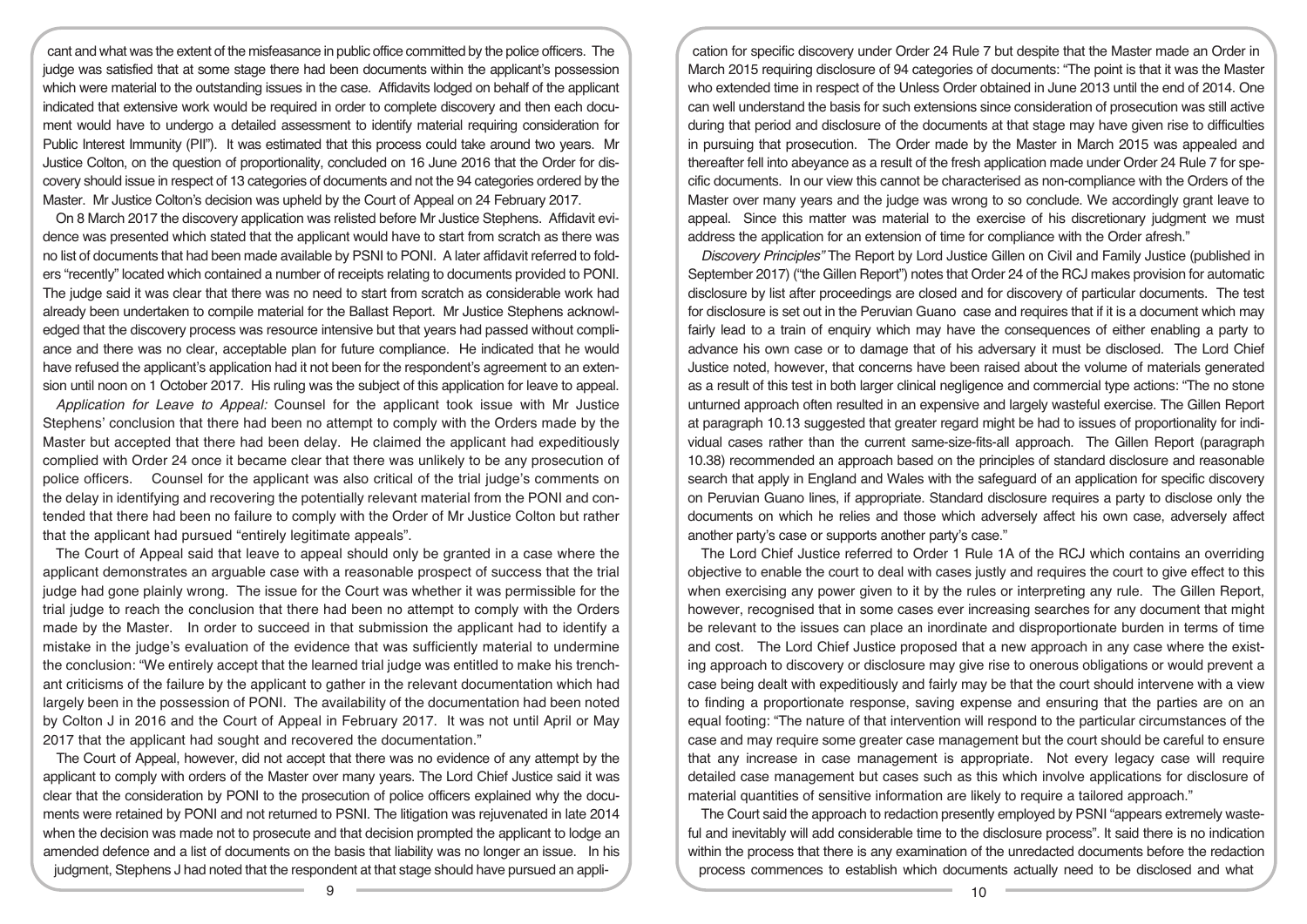means could be adopted in order to ensure that all relevant information is disclosed to the respondent without having to undergo a lengthy redaction process "We consider that it is essential that the material gathered in by the PSNI as potentially relevant … should be provided initially in unredacted form to the lawyers representing the Chief Constable so that an informed independent approach can be taken to the documents that actually need to be disclosed. Initially disclosure should be on the basis of standard disclosure as discussed above. That will not, of course, obviate the need for appropriate redaction of the identified documents. Such redaction will also need to be assessed for its proportionality. There are likely to be considerable opportunities to avoid laborious and time-consuming redaction by providing a gist of the relevant information or alternatively making formal admissions in relation to the effective content of the documents. Since the documents are in the custody, power or possession of the applicant the onus to ensure a proportionate approach to disclosure rests primarily with those representing the Chief Constable."

The Lord Chief Justice said that the identification of a proportionate approach in each of these cases will be fact sensitive. Any judge dealing with such a case will have to make appropriate discretionary judgements as to the extent of search, the degree of appropriate redaction and the opportunity for dealing with issues by way of gisting or formal admissions. Any appellate court should be very slow to interfere with such discretionary fact specific decisions. The Lord Chief Justice said that, although the principal object of this approach is to ensure that there is a proportionate approach which ensures the cases are dealt with expeditiously and fairly, it is also intended to significantly reduce any requirement to use the closed material procedure provisions in the Justice and Security Act 2013 as they are likely to add considerably to delay and, in cases such as this where considerable time has already elapsed, such a course should be avoided if at all possible: "There is a pressing obligation on the parties in this and similar litigation to work co-operatively with a view to progressing the litigation expeditiously. Where difficulties arise the parties should be alert to the possibility of mediation as a means of resolution. It should be made clear, however, that the purpose of this approach is to bring this and other cases to trial expeditiously and any failure to co-operate in that exercise is likely to lead to adverse consequences for the party concerned."

Conclusion: The Court of Appeal considered that the approach outlined in this judgment represents a plan for the future which is required in this litigation. It accepted that the applicant has been at fault in failing to comply with Orders in 2012/13 and in failing to recover the relevant files shortly after being encouraged to do so by Colton J in January 2016 and agreed that the affidavit evidence lodged by the applicant about the availability of records identifying the documentation sent to the Ombudsman was "contradictory and unsatisfactory": "Despite these failures we consider that a fair trial of the issues in this case is still possible if the parties positively and willingly embrace the approach that we have outlined above. We consider, therefore: • that the documents relevant to the issues and facts identified by Colton J should be provided forthwith in unredacted form to the lawyers representing the applicant; • that those documents should be considered by the legal representatives in order to determine the most effective way in which to make disclosure; • that the parties should meet within 4 weeks of the delivery of this judgment to prepare a timeframe for the completion of the disclosure process; and • that this case should be listed before the Queen's Bench Judge 5 weeks from today in order to determine whether any further extension of time for compliance should be given."

In order to facilitate the matters set out above the Court of Appeal extended time for compliance by five weeks from today adding that whether any further time should be allowed will depend upon the applicant demonstrating its commitment to facilitate an expeditious and fair trial. The Court considered its suggested approach seems appropriate for other similar cases and appropriate steps should now also be taken in such cases.

#### Man Sues Victims' Charity Over Failure to Inform Him of Remedy

Scottish Legal News: A man, known as 'Victim D', who suffered abuse at the hands of his mother as a child is suing a victims' charity over missed compensation, The Herald reports. Victim D's mother was jailed for five years in 2011 for subjecting her son to abuse in the 1970s and 1980s. But Victim D is now suing Victim Support Scotland (VSS) , the charity that helped him obtain £17,500 in compensation from the Criminal Injuries Compensation Authority (CICA), for failing to tell him he could also claim for loss of earnings. Victim D realised he had missed the opportunity to claim for loss of earnings after one his brothers, who was also abused by their mother, was awarded a significantly higher amount, in recognition of his loss of earnings. As a result, Victim D, lodged a claim in negligence for £100,000 against VSS. In a written judgment earlier this month, Sheriff Braid at Edinburgh Sheriff Court said: "I therefore find that in the exercise of their general duty of skill and care, the defender had specific duties to tell the pursuer that he may be entitled to a sum for loss of earnings; to assess whether he was eligible to claim a sum for past or future loss of earnings, by exploring the issue of wage loss further with him; and to explore with him whether in June 2013 he should apply to CICA for a review of the award. To that extent, I have found the pursuer's averments of duty to be proved." Victim D said: "Victim Support Scotland has a good reputation for helping victims but it really let me down with something I thought it was capable of doing. I also found it shocking to hear the charity argue it had no duty of care to victims when it took on their CICA cases. I applaud the charity for what it gets right for the thousands of people it helps every year, but it doesn't change the fact its mistake with my case has prevented me from being able to secure the entitled means to get my life back on track."

A spokesman from Digby Brown, Victim D's lawyers, added: "Victim Support Scotland is a support group that offers lots of services for lots of people. However we believed if it accepted instructions to represent the client then it did owe him a duty of care to get it right." Kate Wallace, chief executive of Victim Support Scotland, said: "As the court process is ongoing it would be inappropriate to comment further at this stage. "As a national charity our remit is to provide emotional and practical support to people who have been affected by crime across Scotland. We have been doing this successfully for the last 30 years and it is our priority to provide the highest possible quality of service."

## Wrongful Allegations of Sexual Abuse Are Not Extremely Rare by FACT

Those who have suffered a wrongful allegation of child sexual abuse will know how hurtful it is to hear the often repeated statement, 'false allegations are extremely rare'. This seems to be the automatic response whenever a false allegation of sexual assault is uncovered. The intention no doubt is to reassure genuine victims that their complaint will be taken seriously and they won't be automatically assumed to be lying. Insult was added to injury this week. The Telegraph reported that Alison Saunders speaking on the BBC Today programme said that she did not believe there was anyone in prison who has been wrongly convicted because of failure to disclose evidence. Again, according to the Telegraph, with regard to the appropriate degree of investigation of sexual assault she said 'if people have known each other for a day, you might look at the texts between each other on that day or perhaps a day after but you wouldn't and couldn't without a huge amount of resources, completely download a phone and trawl throughout it all".

Let's deal with these assertions one at a time. Firstly, the statement that false allegations are extremely rare is questionable at the very least. In the last month there have been four cases where information fatally undermining the case for the prosecution was only made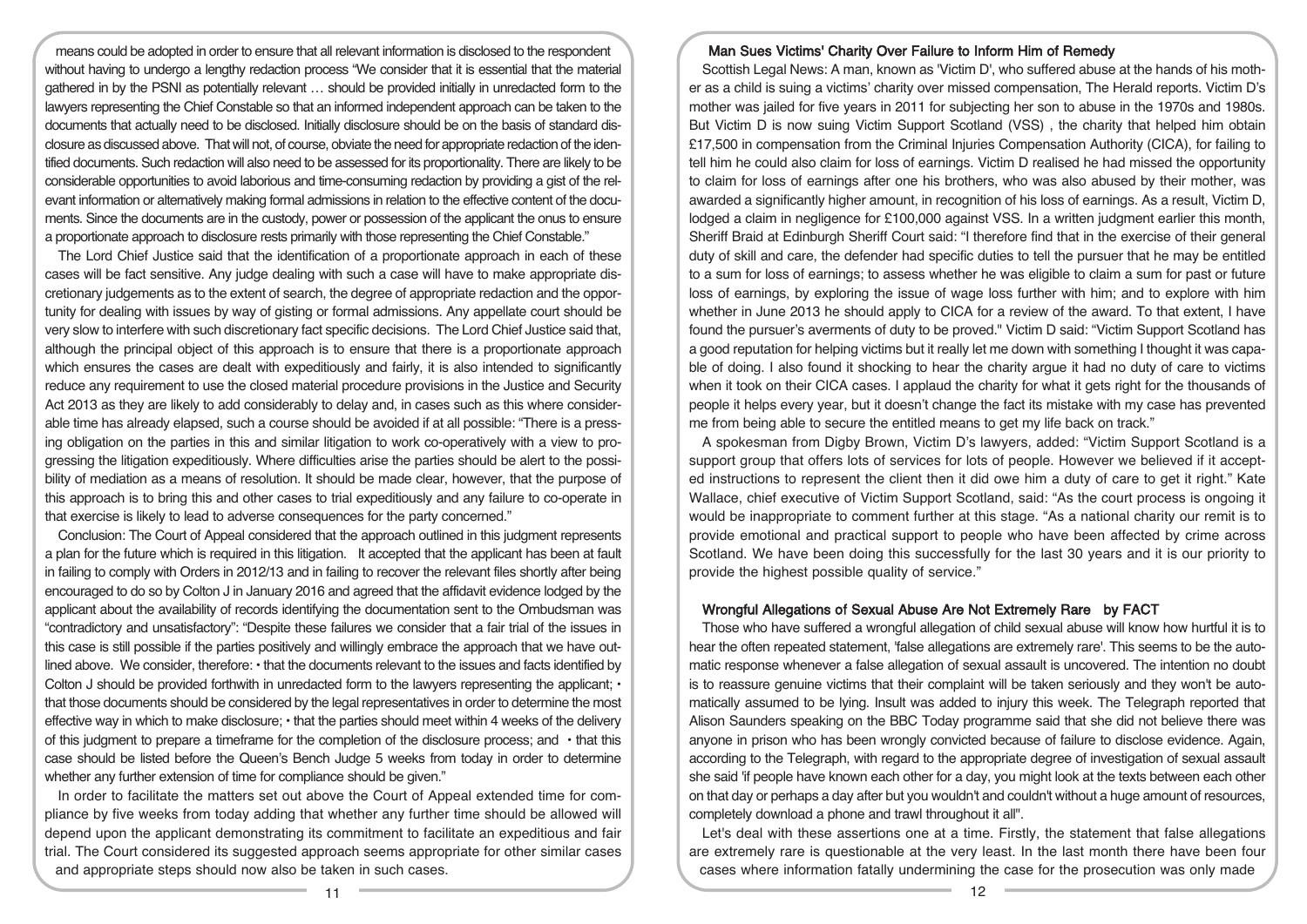available at the last minute and they appeared to have been wrongfully accused. These are four people's lives that have been severely damaged by the publicity and fallout that inevitably result from being charged with sexual assault or rape. Now it has been revealed by the CPS that during 2017, in addition to these cases there were another 13 prosecutions for rape that were abandoned shortly before going to trial.

A colleague from another group that supports the falsely accused has kept a record and there were over 240 wrongful allegations of child abuse and sexual assault in 2017 alone. The list of false allegations in 2017 is available here It makes sad reading. Included in it are the 13 who were wrongly accused of downloading child pornography because of "typographical errors" in connecting IP addresses (used to trace a computer downloading such material) with the right person. 120 known to the same organisation could not be named in this document because of their desire to remain anonymous. These recorded cases may be the tip of the iceberg. Not everyone who is arrested is charged. We will never know how many of these people are actually innocent, but it is our experience that some of them are.

Sir Henriques addressed the issue of false allegations in his report on Operation Midland. In section 1:37 he quotes Dame Elish's review in which she sought to analyse the 'false reporting of sexual violence'. She looked at 299 cases and identified 36 (12%) as false using a broad definition and 9 cases (3%) using a narrow definition. As Sir Henriques remarked, it doesn't matter which definition of a false allegation is used, 'from the perspective of an innocent suspect, the definition is irrelevant'. Dame Elish also consulted focus groups of 'first response officers' and found they believed there was a high level of false allegations. Later in the same report, section 1:41 describes how Operation Fairbank 'the SIO observed that the vast majority of 400 complaints were without merit.

Even if wrongful allegations were extremely rare, which they are not, then that would not mean they could be ignored. If a doctor did not treat you for an extremely rare disease, you would feel justifiably upset. The suffering of the wrongfully accused can be as severe and long lasting as a serious illness. Read the The Oxford University study 'The Impact of Being Wrongly Accused of Abuse in Occupations of Trust: Victim's Voices' if you are in doubt.

Alison Saunders' assertion that nobody is in prison because of failure to disclose evidence is unbelievably optimistic. This belief rests on the assumption that human error is impossible and miscarriages of justice never occur. The fact that human error exists explains the need for the Criminal Cases Review Commission and the Court of Appeal. Moreover it has been the experience of FACT members that it can be extremely difficult to obtain disclosure of evidence that could help their defence.

Finally Alison Saunders believes that the police don't need to thoroughly search phone records and social media as part of an investigation into sexual assault. Mr Makele, whose was nearly sent to prison because there was vital evidence on his phone that hadn't been examined, would disagree. So would Liam Allen and Isaac Itiary, who were also saved by last minute disclosure of phone evidence.

Wrongful allegations do exist and are not 'extremely rare'. The public should be told 'if you make a complaint we will treat it very seriously and investigate it thoroughly without fear or favour' to use the words of Sir Henriques and the instruction to the police to 'believe the victim's account' should cease. All of this is in Sir Henriques report to the Metropolitan Police made over a year ago, and it is time it was implemented in full. Until then, nobody can rest assured that they won't be wrongly convicted for sexual assault.

## Peterborough Women's Prison - Deteriorating Safety/Concerns Over Force and Strip-Searching

Peterborough jail for women was found to be "not sufficiently" safe for prisoners, the first time in a number of years that a women's jail was assessed at this level, according to HM Inspectorate of Prisons (HMIP). Safety had been 'reasonably good' at the previous inspection, in 2014, but in 2017 inspectors found this key aspect of prisoners' lives had deteriorated. While violence was relatively low, women felt intimidated by verbal bullying and antisocial behaviour. The use of force by staff was "very high" and, as in 2014, inspectors were concerned by the over-use of strip-searching. 21 recommendations from the last inspection had not been achieved and 10 only partly achieved. Peter Clarke, HM Chief Inspector of Prisons, said: "We had concerns that instability on the male side was affecting the prison's ability to focus sufficiently on the relatively more settled female prison." Peterborough held 360 women from the age of 18 but, as a resettlement prison, had a high "churn" and a complex population. Most women only stayed for a few weeks and, on arrival, 65% of women said they felt depressed and over a quarter said they felt suicidal. Two-thirds had mental health problems. Mr Clarke said that 60% of women had felt unsafe at some time since arriving and 28% felt unsafe at the time of the inspection. The proportion of women who said they have been victimised by prisoners or staff was higher than in 2014 or at similar prisons. Verbal bullying and antisocial behaviour were the main reasons for these perceptions. Use of force was far too high "at more than double what we usually see in women's prisons; we saw examples where not every opportunity to de-escalate the situation had been used." The use of strip-searching was also too high, Mr Clarke said, "which was particularly disappointing given the heavy investment in training staff about how past trauma can be reignited in the prison setting."

The report noted: "Most security arrangements were proportionate but, as at our last inspection, the over-use of strip-searching remained a significant concern. Although the local searching policy stated that searches were intelligence-led, in practice a strip-search could be authorised by any senior officer. There was no central record of strip-searching carried out across the prison to enable managers to satisfy themselves of its proportionality. "Staff and prisoners had a good general awareness of the trauma associated with abuse, rape, domestic violence and human trafficking. Over 250 staff had completed Becoming Trauma Informed training, and some prisoners had also participated. There had also been training on human trafficking." However, the "focus was almost exclusively on the physical environment rather than on processes, such as strip-searching or relationships…and we felt there were opportunities to improve the impact of this work." Levels of self-harm were high in the prison but a small number of women accounted for a significant proportion of these incidents. Though they had some reservations, including the use of paper "strip-clothing" in some cases, inspectors found the care for women who self-harmed, and those with complex needs, was good. There were weaknesses in some aspects of health care for women. However, the environment of the jail was generally excellent and staff-prisoner relationships were good overall, though many staff were relatively new and inexperienced. Resettlement work for women to be released remained "very strong".

Overall, Mr Clarke said: "This is a more mixed report than when we last inspected this prison. We were particularly concerned about safety, and this is the first women's prison in several years to have been assessed as 'not sufficiently good' in this area. The prison remained basically respectful, but serious deficits in health care meant that the assessment in this area was not as positive as at our previous visit. On the other hand, outcomes in purposeful activity had improved and resettlement remained very strong. The leadership team at Peterborough were motivated to provide good outcomes for the women, but told us they were distracted by some significant challenges in the male prison. A renewed focus on the female prison is now needed to ensure the concerns we have raised at this inspection are addressed." Inspectors made 40 recommendations.